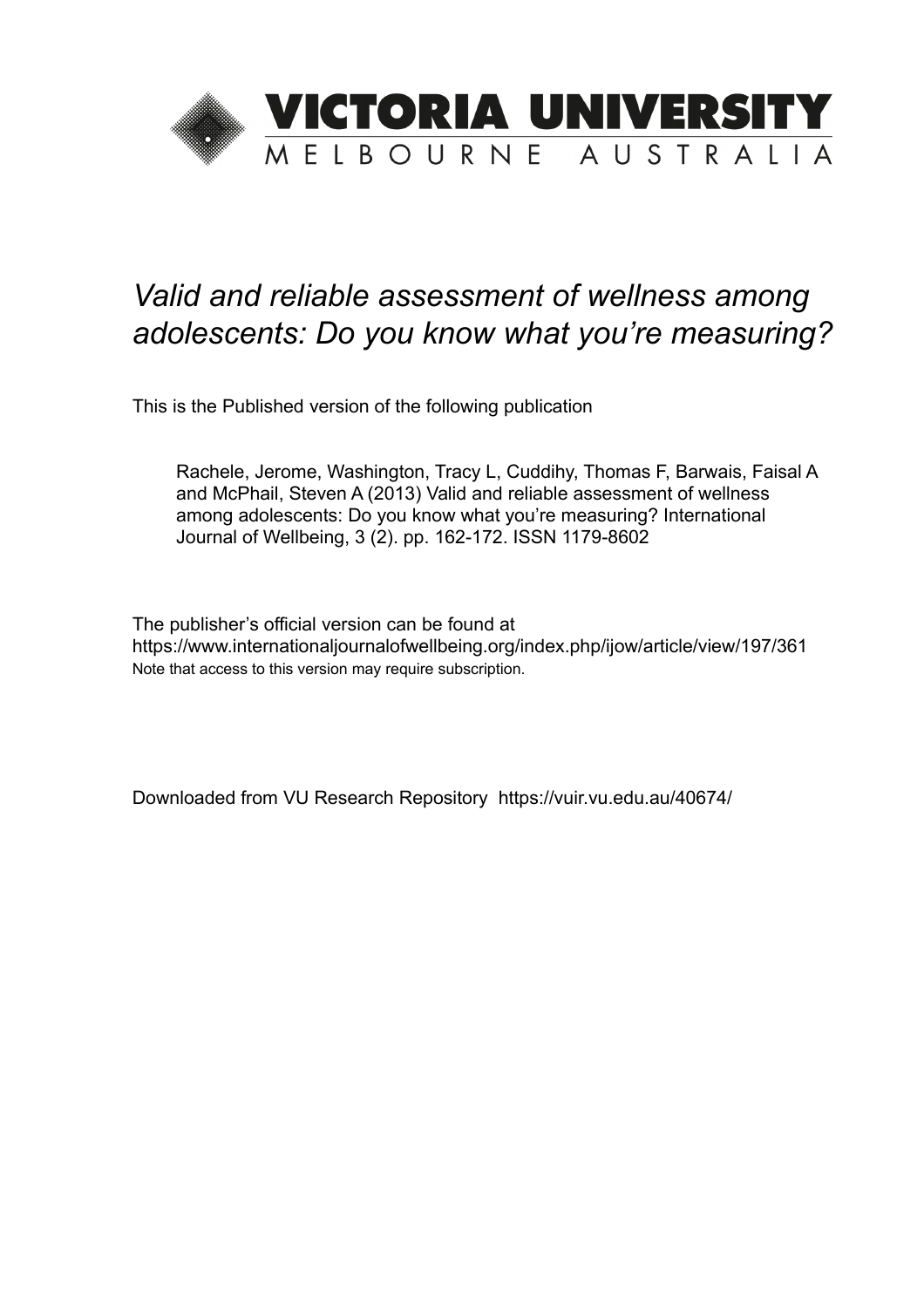

# **Valid and reliable assessment of wellness among adolescents: Do you know what you're measuring?**

**Jerome N. Rachele · Tracy L. Washington · Thomas F. Cuddihy Faisal A. Barwais · Steven M. McPhail**

**Abstract:** Measuring wellness among adolescents is an emerging trend among professionals and researchers endeavouring to influence youth as they establish lifestyle patterns in this critical period of life. This discussion highlights instruments used to measure adolescents' wellness, and considers the empirical data supporting the validity and reliability of those instruments. In summary, adolescents' wellness is an important indicator of future health and lifestyle habits. There are a number of tools available to measure wellness, each with its own focus, depending on the definition or model from which it was developed. This might cause debate regarding the appropriateness of some instruments for evaluating wellness. The majority of wellness evaluation approaches used with adolescent populations have less than ideal validation. A 'gold standard' definition could lead to the standardisation of a theoretical model against which wellness instruments could be validated. The absence of peer-reviewed studies reporting psychometric testing for wellness evaluation instruments used with adolescents is of concern given their growing popularity and highlights a priority area for future research in this field.

**Keywords**: wellness, adolescent, measurement technique, instrument

#### **1. Background**

'Wellness' is often considered the endpoint of physical, mental or social interventions. Wellness has been described as a dynamic process maximizing an individual's potential (Dunn, 1977); a way of life orientated toward optimal health and wellbeing in which body, mind, and spirit are integrated by an individual to live more fully within the human and natural community (Myers, Witmer, & Sweeney, 2000); and a construct reflecting the process of enhancing life quality by integrating and balancing one's physical, mental, and spiritual wellbeing (Harari, Waehler, & Rogers, 2005). Although the World Health Organization does not intend its definition to be exhaustive or scientific in nature, it defines wellness as

'the optimal state of health of individuals and groups. There are two focal concerns: the realization of the fullest potential of an individual physically, psychologically, socially, spiritually and economically, and the fulfilment of one's role expectations in the family, community, place of worship, workplace and other settings' (Smith, Tang, & Nutbeam, 2006).

To this end, wellness focuses on lifestyle behaviours which contribute toward individuals living to their fullest potential, and is determined not just in terms of its individual dimensions, but as an integrated whole. Wellbeing on the other hand, has been described as the balancepoint between an individual's resource pool and the challenges faced, whereby stable

Jerome N. Rachele Queensland University of Technology j.rachele@qut.edu.au



Copyright belongs to the author(s) www.internationaljournalofwellbeing.org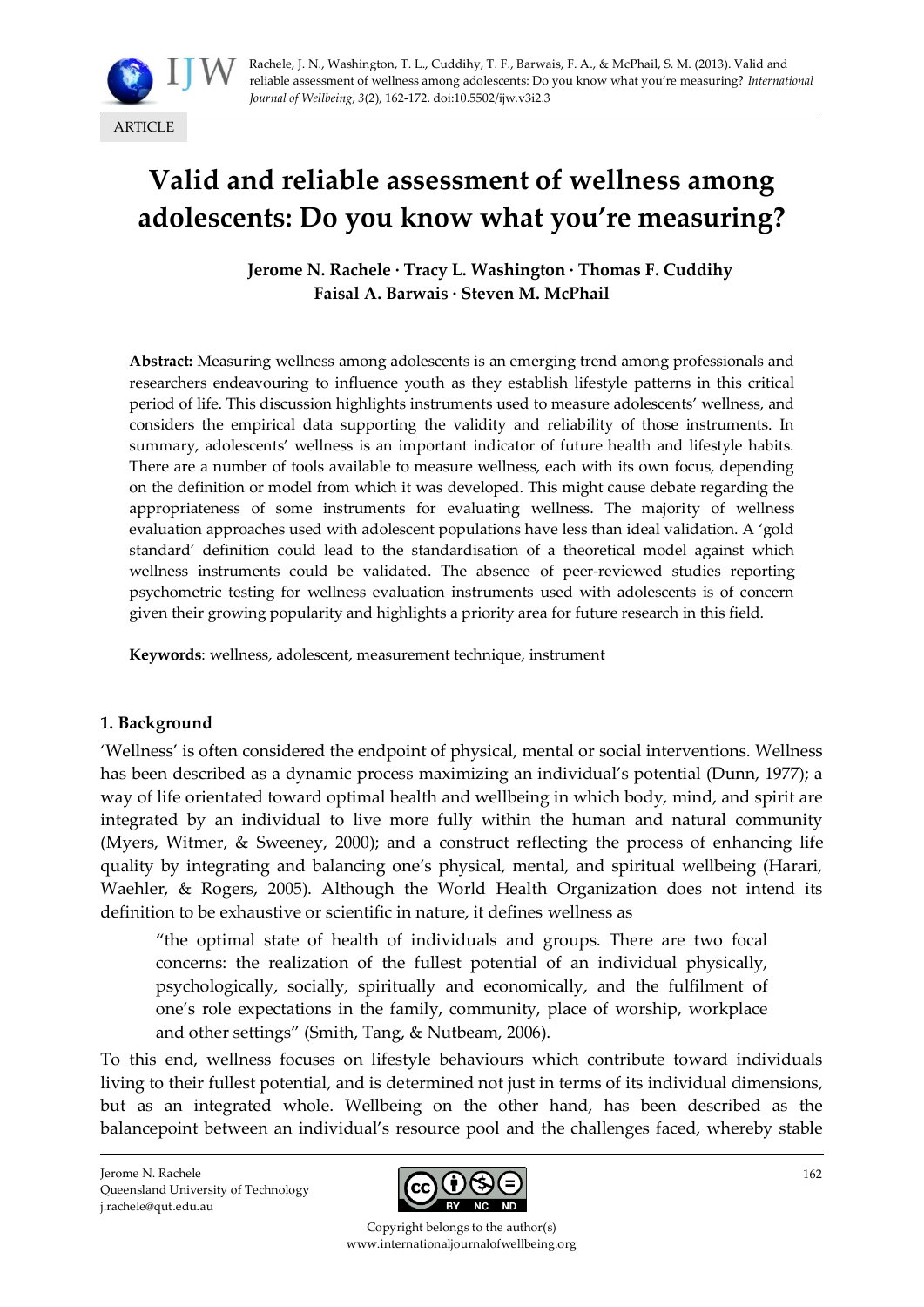

wellbeing is when individuals have the psychological, social and physical resources they need to meet a particular psychological, social and/or physical challenge (Dodge, Daly, Huyton, & Sanders, 2012). Wellness also differs from other health-related concepts, such as health, which traditionally focuses on the individual in relation to illness status (Breslow, 1972), and quality of life, which has been defined as individuals' perception of their position in life in the context of the culture and value systems in which they live and in relation to their goals, expectations, standards and concerns (Power et al., 1998). To observe the effect interventions have on wellness, or to observe wellness in a sample cohort at a single time point or change over time, it is important that wellness can be quantified. The advancement of wellness theories, such as early definitions provided by Dunn (1977), towards more advanced theories comprising multiple levels of dimensions and subscales such as the Indivisible Self model of wellness (Myers & Sweeney, 2004a), has resulted in the development of a variety of instruments for measuring wellness.

One population group for whom measuring wellness is particularly important is adolescents. Behaviours or cognitions performed during this time may set the pattern for long periods of adulthood, as many lifestyle choices are established during adolescence (Craigie, Lake, Kelly, Adamson, & Mathers, 2011; Hallal, Victora, Azevedo, & Wells, 2006; Trudeau, Laurencelle, & Shephard, 2004). Unhealthy habits and lifestyle choices established during adolescence can lead to disability and disease later in life. Therefore, adult mortality and morbidity could be reduced by improving health habits in adolescence. Specific wellness dimensions often reflect specific lifestyle outcomes. For example, lifestyle outcomes including stress, self-esteem, self-worth, nutrition and physical activity are also represented as subscales or dimensions within wellness models (Table 1 below). Measures like the Wellness Evaluation of Lifestyle (WEL) (Myers, Sweeney, and Witmer, 1996) and the Five Factor Wellness Inventory (5F-Wel) (Myers & Sweeney, 1999) have been used in many recent empirical studies (Garrett, 1999; Garrett, Rivera, Dixon & Myers, 2009; Myers & Bechtel, 2004; Myers, Willse, & Villalba, 2011; Rayle & Myers 2004; Tatar & Myers, 2010). Scores derived from wellness instruments have been used as both dependent and independent variables to study wellness among youth in relation to diverse psychological constructs and demographic indices; and used across a variety of disciplines including clinical and non-clinical settings. For example: Garrett (1999) used the wellness scores of Native American youth to develop more effective counselling interventions; Myers et al. (2011) explored the extent to which wellness factors are predictive of self-esteem; Tatar and Myers (2010) examined cross-cultural differences in wellness between children in Israel and in the United States; Rayle (2005) examined the impact of mattering on adolescent wellness; Choate and Smith (2003) infused a wellness model into the curriculum design of a first-year college course, as a framework to address student needs; Watson and Lemon (2011) compared the wellness responses of adolescents receiving counselling services at a community mental health centre with a norm group; and Smith-Adcock, Webster, Leonard, and Walker (2008) examined a group counselling intervention developed to promote wellness among adolescent girls at risk of delinquency.

Wellness evaluation among adolescents has the potential to help identify those engaging in less than ideal lifestyle behaviours. Adolescents might be reluctant to initiate communication about potentially damaging risk-taking behaviours (Stephens, 2006) and might be unwilling or unable to effectively communicate the diagnostic indicators associated with early signs of mental illness (Derouin & Bravender, 2004). In these situations a wellness assessment tool can prove useful for those seeking to assist youth populations in establishing positive lifestyle behaviours, implement early health interventions or mitigate other health risks (Haddad,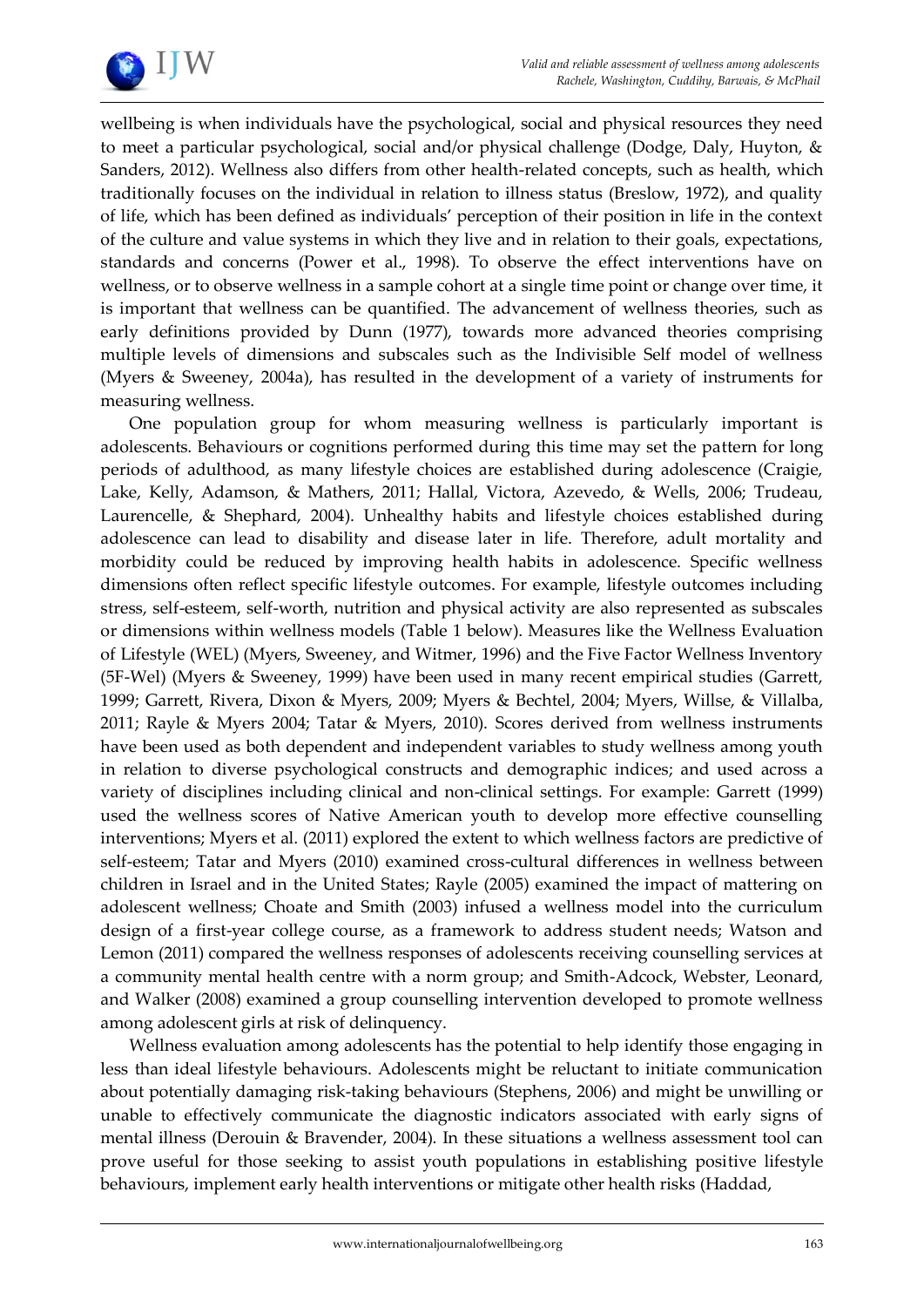

| <b>Instrument and Model</b>             | Dimensions                                                 |
|-----------------------------------------|------------------------------------------------------------|
| Wellness Evaluation of Lifestyle* (97-  | Spirituality; self-direction; sense of worth; sense of     |
| 131 items), founded on Wheel of         | control; realistic beliefs; emotional awareness and        |
| Wellness model                          | coping; intellectual stimulation, problem solving and      |
|                                         | creativity; sense of humour; nutrition; exercise; self-    |
|                                         | care; stress management; gender identity; cultural         |
|                                         | identity; work; leisure; friendship; love; total wellness; |
|                                         | and perceived wellness.                                    |
| Five Factor Wellness Inventory* (90-97  | Essential Self (spirituality, gender identity, cultural    |
| items), founded on The Indivisible Self | identity, self care), Social Self (friendship, love),      |
| model                                   | Creative Self (thinking, emotions, control, work,          |
|                                         | humour), Physical Self (exercise, nutrition), Coping Self  |
|                                         | (leisure, stress management, self worth, realistic         |
|                                         | beliefs), and Total Wellness.                              |
| Perceived Wellness Survey* (36 items),  | Physical wellness, spiritual wellness, psychological       |
| founded on the Perceived Wellness       | wellness, social wellness, emotional wellness, and         |
| Model                                   | intellectual wellness.                                     |
| Life Assessment Questionnaire (100      | Social, spiritual, physical, intellectual, emotional, and  |
| items), founded on Hettler's dimensions | occupational.                                              |
| of wellness                             |                                                            |
| Testwell* (100 items), founded on       | Social, spiritual, physical, intellectual, emotional, and  |
| Hettler's dimensions of wellness        | occupational.                                              |
| Optimal Living Profile (135 items),     | Emotional, spiritual, physical, social, intellectual, and  |
| founded on the Total Person Concept     | environmental.                                             |
| Wellness Inventory (120 items),         | Self-responsibility and love, breathing, sensing, eating,  |
| founded on the Wellness Energy          | moving, feeling, thinking, playing and working,            |
| System                                  | communication, sex, finding meaning, and                   |
|                                         | transcending.                                              |
| Holistic Wellness Assessment (285       | Self-regard, self-awareness and responsibility,            |
| items), model not described             | sustainability, relational, risk prevention, spirituality, |
|                                         | physical, health maintenance.                              |
| Adolescent Wellness Appraisal* (55      | Self care and health history; health habits and            |
| items), model not described             | knowledge; safety and violence; nutrition habits;          |
|                                         | drugs, alcohol and tobacco; quality of life; and both      |
|                                         | school and out of school activities.                       |
| Juvenile Health and Wellness Survey*    | General health, mental health, risk-taking behaviour,      |
| (104 items), model not described        | socio-demographic information, and health care habits.     |
| Perceived Wellness Profile* (75 items), | Physical activity, participation in strength and           |
| model not described                     | stretching exercises, perceived energy level,              |
|                                         | perceptions of present body weight, and smoking and        |
|                                         | alcohol use among adolescents.                             |
| Wellness Factor of the Laffrey Health   | Eudaimonistic (wellbeing and humanness), role              |
| Conception Scale* (21 items), model not | performance, and adaptive health.                          |
| described                               |                                                            |

### **Table 1. The dimensions included in each of the multidimensional wellness instruments.**

\*A version of this instrument has been designed or modified specifically for administration to youth.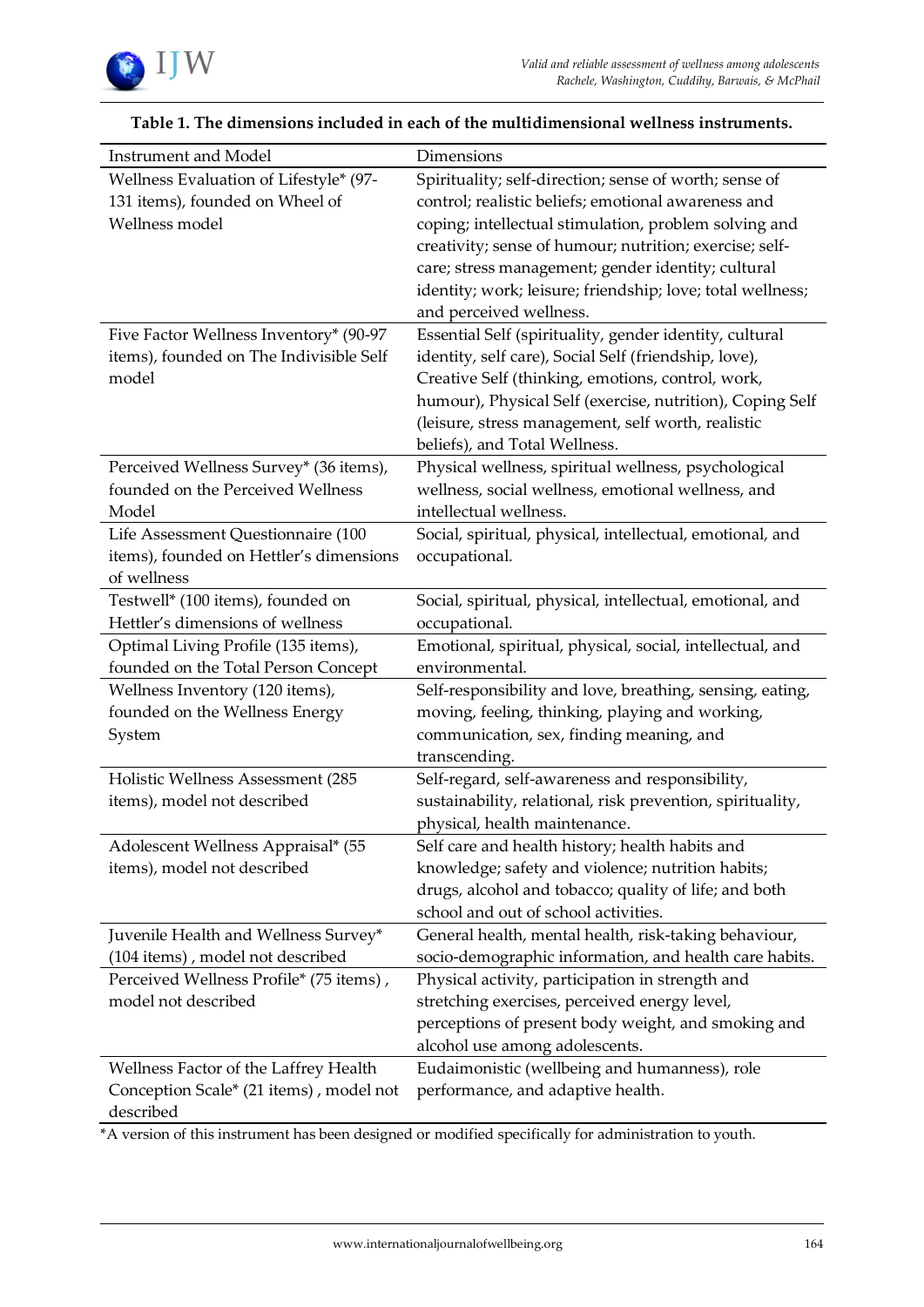

Owies & Mansour, 2009). Therefore effective measurement of wellness has application in the fields of healthcare, education, and counselling. Evaluating wellness can assist in the implementation and evaluation of wellness-related interventions among adolescents, particularly those interventions that aim to promote positive lifestyle behaviours. The purpose of this discussion is to examine the contemporary state of wellness assessment of adolescents to help inform professionals and researchers regarding instrument selection, and identify priorities for future research in this field.

# **2. Wellness instruments**

A number of wellness instruments have been used in adolescent samples. These include instruments such as the WEL (Chang & Myers, 2003; Garrett, 1999; Garrett et al., 2009; Myers & Bechtel, 2004; Rayle, 2005; Rayle & Myers, 2004; Smith-Adcock et al., 2008), 5F-Wel (Myers et al., 2011; Tatar & Myers, 2010), Adolescent Wellness Appraisal (AWA) (Haddad et al., 2009; Muscari, Phillips, & Bears, 1997), Juvenile Wellness and Health Survey (JWHS) (Pyle, McQuivey, Brassington, & Steiner, 2003; Steiner, Erikson, Hernandez, & Pavelski, 2002; Steiner, McQuivey, Pavelski, Pitts, & Kraemer, 2000; Steiner, Pavelski, Pitts, & McQuivey, 1998), Perceived Wellness Survey (PWS) (Adams, Bezner, & Steinhardt, 1997; Schembri, Reece, & Wade, 2006), Wellness Factor of the Laffrey Health Conception Scale (Mahon, Yarcheski, & Yarcheski, 2005; Yarcheski, Mahon, & Yarcheski, 2005; Yarcheski, Mahon, Yarcheski, & Hanks, 2010), and the Personal Wellness Profile (Savage & Holcomb, 1997). Additional measurement techniques include the use of analogue measures or scales (Bishop, Hudson, Hilton, & Wilde, 2005; Kilgus & Pumariega 1994; Kilgus, Pumariega, & Rea, 2009; Kilgus, Pumariega, & Seidel 2009), customised surveys (Ansuini, Fiddler-Woite, & Woite, 1996; Sussman, Dent, Stacy, & Burton, 1995), and adapted techniques such as the indicators from the Positive and Negative Affect Schedule and Satisfaction with Life Scale, and Developmental Assets Checklist (Coatsworth, Palen, Sharp, & Ferrer-Wreder, 2006). Wellness instruments that have been used in peer-reviewed studies among adult populations, but not adolescent populations, include the Life Assessment Questionnaire (National Wellness Institute, 1983), Optimal Living Profile (Renger et al., 2000), Wellness Inventory (Travis, 1981), Holistic Wellness Assessment (Brown & Applegate, 2012) and TestWell (National Wellness Institute, 1992).

Two common types of measures are employed to measure wellness: uni-dimensional and multidimensional measures. Uni-dimensional wellness measures employ a general overall wellness rating item such as a Likert scale or visual analogue scale. Historically, this approach has been used among healthcare populations when assessing the effects of treatments (Bishop et al., 2005; Kilgus & Pumariega, 1994; Kilgus, Pumariega, & Rea, 2009; Kilgus, Pumariega, & Seidel, 2009). Uni-dimensional wellness measures encompass a single overall wellness score and are likely to have low respondent and administrator burden (due to less administration time, ease of completion, and cost). However, these measures do not allow for detailed evaluation of each dimension of wellness, and may not capture intricate changes required for evaluation of multi-faceted wellness interventions.

Some multidimensional measures report their foundation in underpinning wellness models, including the WEL (Chang & Myers, 2003; Garrett, 1999; Garrett et al., 2009; Myers & Bechtel, 2004; Rayle, 2005; Rayle & Myers, 2004; Smith-Adcock et al., 2008), 5F-Wel (Myers et al., 2011; Tatar & Myers, 2010), PWS (Adams, Bezner, Drabbs, Zambarano, & Steinhardt, 2000; Schembri et al., 2006), and the AWA (Haddad et al., 2009; Muscari et al., 1997). A summary of the dimensions included in these instruments, and their foundational models, is presented in Table 1 (above). Other multidimensional measures do not report a foundational wellness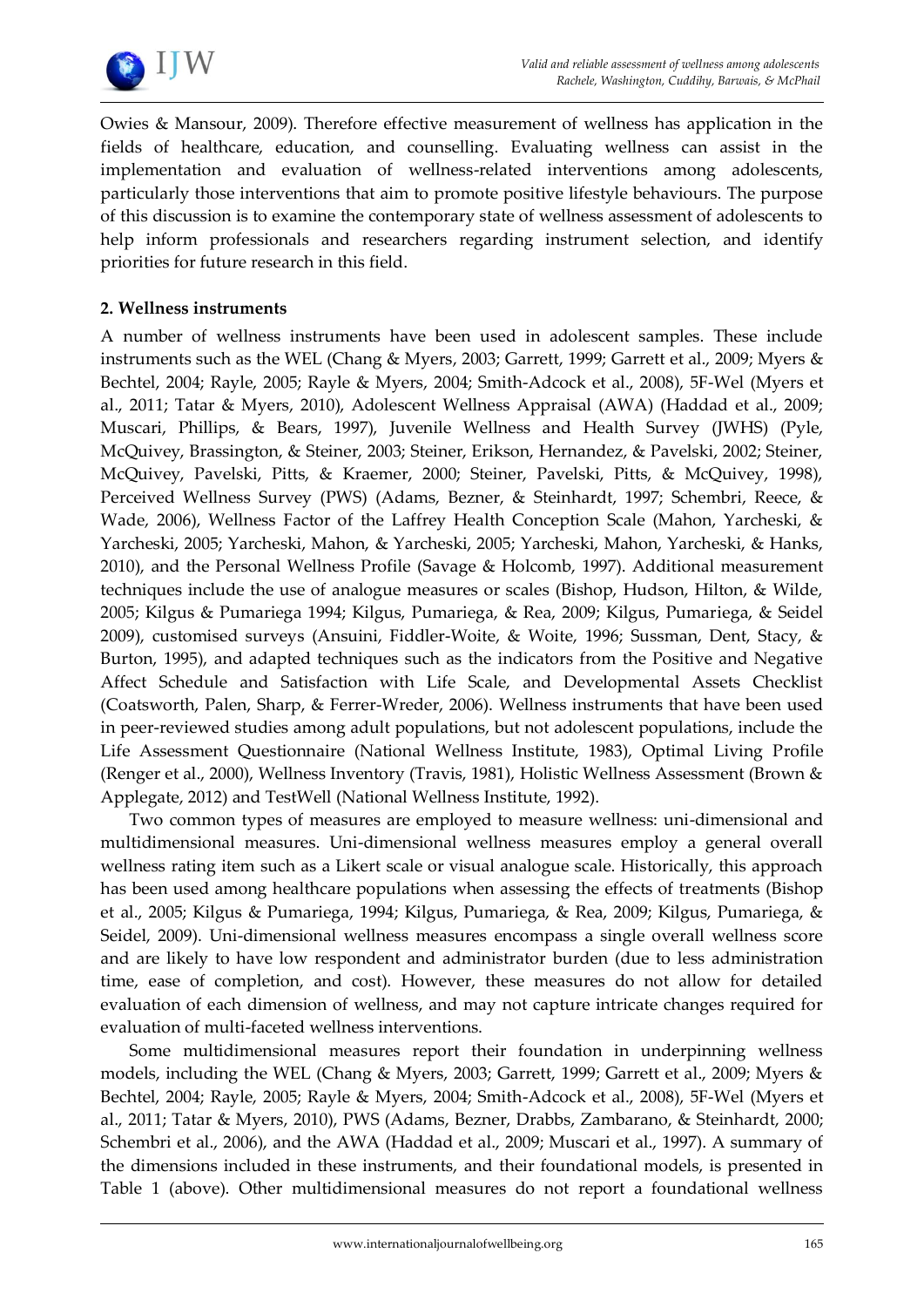

model. There are some similarities and differences in dimensions between wellness instruments. The differences between instruments may allow the administrator to select an instrument that captures wellness dimensions most pertinent to their purpose for measuring wellness. However, this comes with the disadvantage that the comparisons that can be made across measures of wellness comprised of differing dimensions are limited. Multidimensional wellness measures have an advantage over uni-dimensional measures in capturing detailed information about an individual or group. While these instruments provide multidimensional assessments of wellness, they are also likely to carry a higher respondent and administrator burden due to their length and structure compared to uni-dimensional wellness measurement.

# **3. Validity and reliability issues**

Perhaps the most critical issue for adolescent wellness measurement, and one common in many developing fields, is the scarcity of peer-reviewed empirical work regarding foundational validity and reliability of measurements of wellness in adolescents. Rudimentary investigations of validity and reliability of the instruments used to measure wellness in adolescents are lacking (or have produced less than ideal results) for many self-reported outcomes (Chang & Myers, 2003; Shek et al., 2006; Steiner et al., 2000; Yarcheski et al., 2005). This is not surprising given that some instruments have been used in only a single peer-reviewed investigation of wellness among adolescents (Bishop et al., 2005; Coatsworth et al., 2006; Copeland, Nelson, & Traughber, 2010; Papenfuss & Beier, 1984; Shek et al., 2006; Viner et al., 2004). It is also problematic to evaluate the rigour of non peer-reviewed reports of validity and reliability that are included in user manuals for wellness instruments, such as for the WEL and 5F-Wel instruments (Myers & Sweeney, 2004b, 2005). Therefore, it is difficult to draw firm conclusions regarding the reliability or validity of those particular instruments.

Another point for consideration is that the construct validity of wellness instruments will always be dependent on their foundational definition of wellness. This may cause debate regarding the appropriateness of some instruments for evaluating wellness while substantial variability exists across wellness definitions, models and instruments for measuring wellness. However, in the absence of a 'gold standard' definition, these debates are perhaps inevitable. For example, Coatsworth et al., (2006) considered 'subjective wellbeing/life satisfaction and developmental assets' as key constructs within wellness and therefore assessed wellness with the Positive and Negative Affect Schedule, Satisfaction with Life Scale, and the Developmental Assets Checklist. Others might consider this measurement approach inappropriate if their own foundational definition of wellness is not congruent with Coatsworth's definition (Adams et al., 1997; Myers & Sweeney, 2004a). Disagreements about what a wellness definition should include are just one of a number of barriers to consensus. Additional barriers may include the history of different priorities for assessment, religious and cultural differences, and the customary use of models or instruments within certain disciplines.

In addition to discrepancies between definitions of wellness, the latent factors being evaluated by each instrument might not always match the wellness model underpinning that instrument or might not use items with sound psychometric properties. For example, the PWS is based on the multidimensional Perceived Wellness Model. However, factor analysis of empirical data suggests the PWS does not measure the discrete dimensions in the Perceived Wellness Model, but instead represents a single latent variable (wellness) (Adams et al., 1997; Harari et al., 2005). Adams et al. (1997) concluded this did not suggest wellness is a unidimensional phenomenon, but dimensions are closely related by their perceptual nature rather than differentiated by content. Other instruments have been developed and used with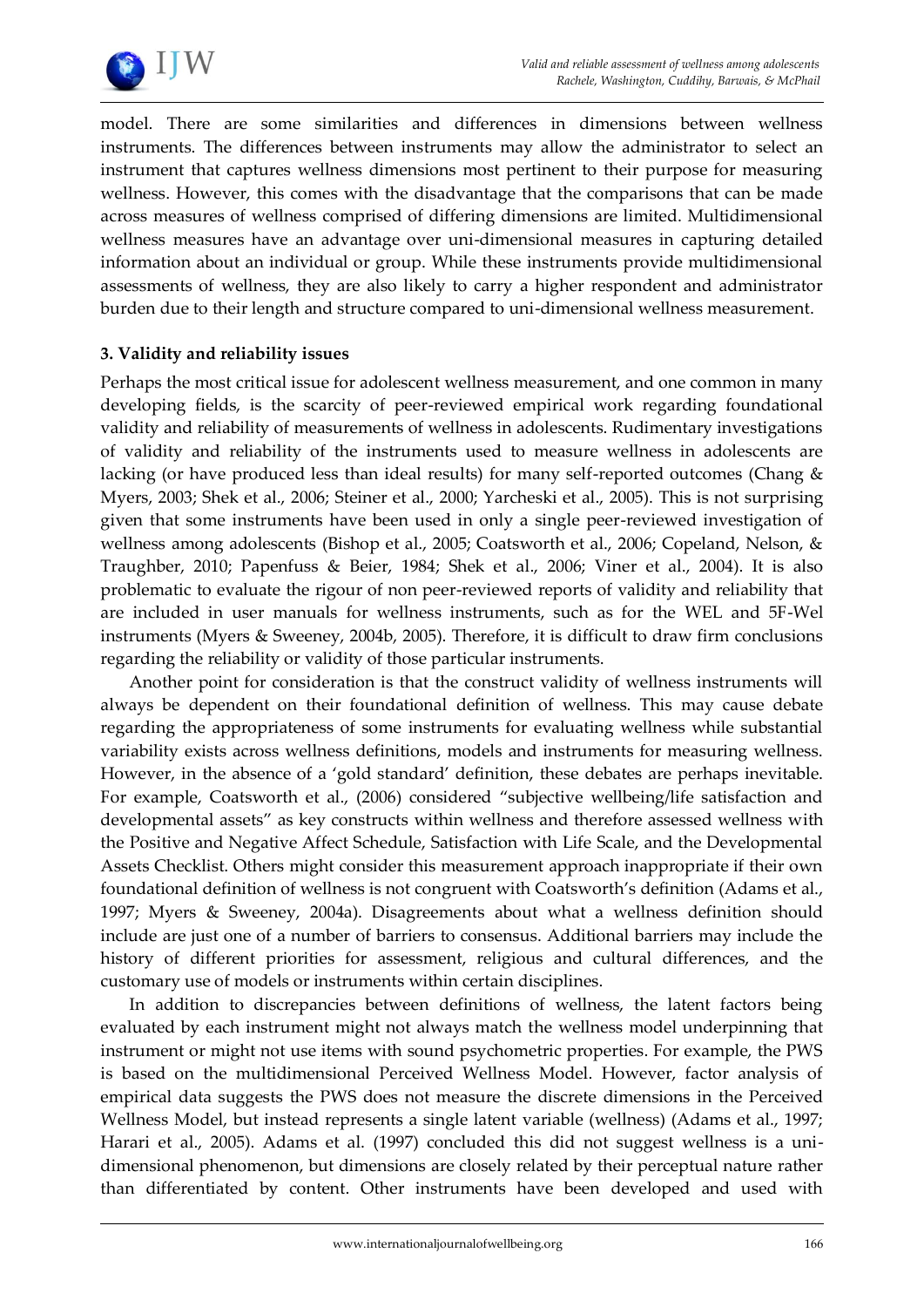

adolescents without description of their theoretical underpinnings, and with minimal or no psychometric testing (Ansuini et al., 1996). The absence of peer-reviewed studies reporting psychometric testing for instruments used in adolescent populations is of concern and, as is common in many developing fields, highlights a priority area for future research.

The advancement of valid and reliable outcome measures to evaluate wellness in adolescents is not limited to conventional investigations to establish reliability and validity. Addressing some of the more complex issues surrounding the evaluation of change in this subjective construct (such as the response shift phenomenon (McPhail, Comans, & Haines, 2010; McPhail & Haines, 2010a; McPhail & Haines, 2010b) as well as the validity of proxy reporting (McPhail, Beller, & Haines, 2008), estimating values for minimally important difference (Hays, Farivar & Liu, 2005) and cross-cultural adaptations of instruments (Chang & Myers, 2003) are priorities for future research. However, perhaps the greatest overarching threat to rigorous evaluation of wellness is the lack of consensus regarding its definition (Roscoe, 2009).

A 'gold standard' definition could lead to the standardisation of a theoretical model against which wellness instruments could be validated. While there is clearly no panacea in this regard, the World Health Organization's description of wellness provides a useful starting point (Smith et al., 2006). It could be argued that variation between instruments may allow for choices which more accurately represent the purpose of the measurement. However, similarities between wellness models (Table 1) indicate that one model (or possibly an amalgamation of models) may be appropriate, and lead to harmonisation of assessment. Progress toward developing a consensus for a definition of wellness during an international meeting of experts in the field would be a worthwhile undertaking. This method has proved successful in a number of examples in the past, most notably at the International Health Conference in New York in 1946, where the Constitution of the World Health Organization was presented. This search for consensus led to the definition of health including the words 'complete physical, mental and social well-being and not merely the absence of disease or infirmity' (World Health Organization, 1947).

#### **4. Instrument selection**

A number of factors influence professionals and researchers when they select an instrument to evaluate wellness. The most appropriate wellness measurement technique is likely to be dependent on the administrator's purpose for measuring wellness. If the purpose is to measure lifestyle wellness so that it can be enhanced, then a multidimensional measure is more likely to permit a detailed evaluation of various components of wellness. This may allow for wellness programs (whether they are intended for individual or group treatment purposes) to be tailored to those wellness dimensions with the greatest relevance. This also provides the option of the respondent being referred to an appropriate practitioner within that domain for specialised treatment. If a less detailed evaluation of wellness is required, or if an instrument with low participant and administrator burden is necessary, then a uni-dimensional question such as a Likert scale of general wellness might be more appropriate. There might also be a case for selecting a shorter multidimensional wellness measure that provides more detail than a unidimensional measure, but which is associated with less participant burden than longer multidimensional instruments. Shorter multidimensional instruments have proven to be very successful in measuring other related constructs including wellbeing (Keyes, 2002; Tennant et al., 2007) and health-related quality of life (Jenkinson & Layte, 1997; Rabin & Charro, 2001; Wille et al., 2010).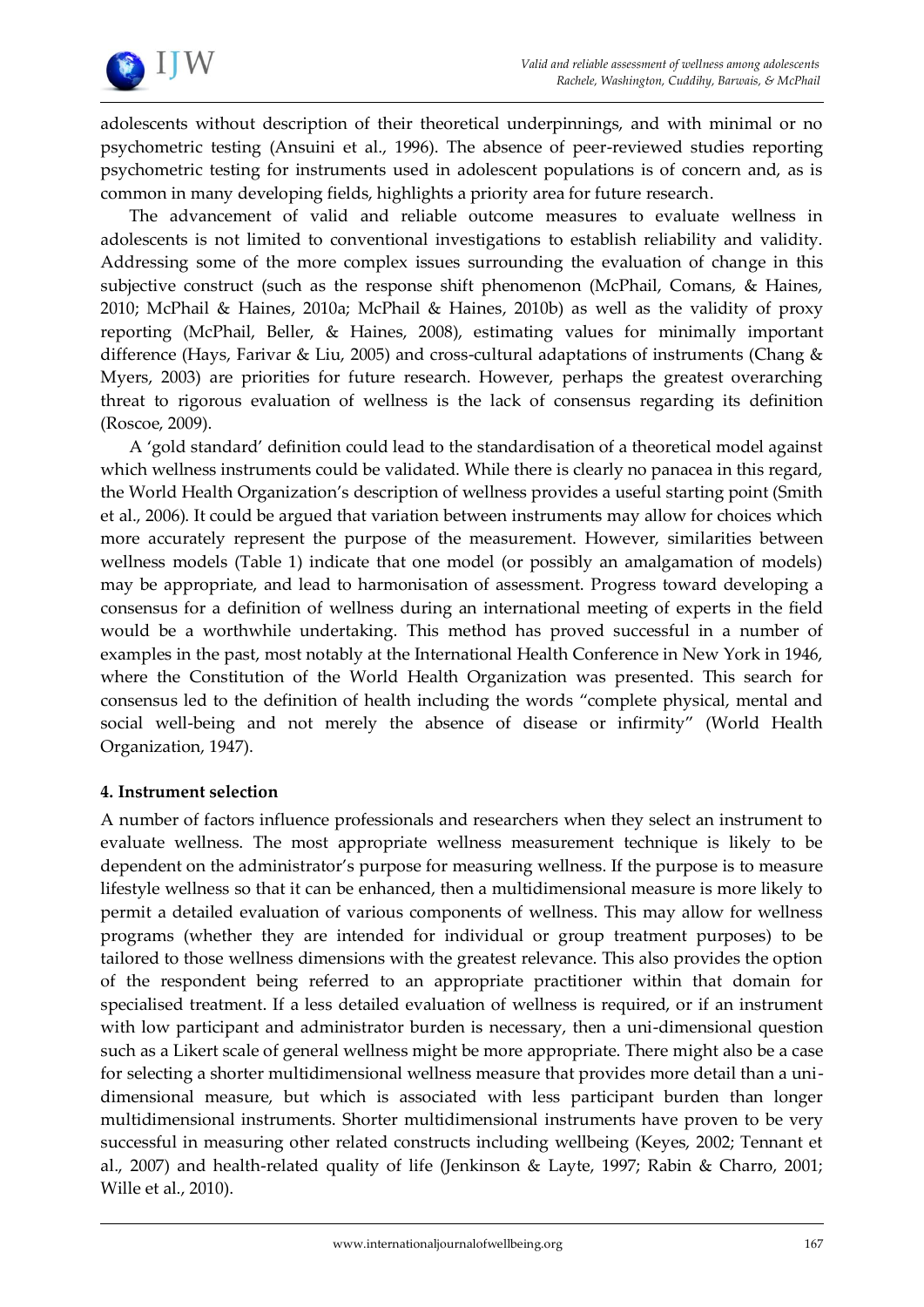

When wellness in youth is assessed there might also be benefit in selecting an instrument that has been modified so as to be age appropriate. Age-adjusted instruments include modified versions of the WEL (WEL-G, at a 7th grade reading level), PWS (PWS – Youth) or 5F-Wel (5F-Wel-T, at a 6th grade reading level), whereas other instruments have been designed specifically for youth (AWA, JWHS). Additionally, accessibility of wellness evaluation instruments is another factor that is likely to contribute to the popularity of some instruments. Questionnaires such as the WEL and 5F-Wel can be accessed online through the host company Mind Garden Inc (Mind Garden Inc, 2010a, 2010b). However, access to some instruments with a stronger empirical foundation often comes at financial cost. At the time of writing it is not uncommon for the fee paid to copyright holders of some instruments for evaluating wellness to range between \$1 and \$4 per administration for some instruments, while other instruments do not have associated fees.

# **5. Summary**

Adolescent wellness is an important indicator of future health and lifestyle habits. Instruments for evaluating wellness are particularly useful for those seeking to influence lifestyle behaviours among youth populations, including health and educational settings. There are a number of tools available to measure wellness, each with its own focus, depending on the definition or model from which it was developed. This may cause debate regarding the appropriateness of some instruments for evaluating wellness. However, in the absence of a 'gold standard' definition, substantial variability across measurement approaches is inevitable. The majority of wellness evaluation approaches used with adolescent populations have less than ideal validation. A 'gold standard' definition could lead to the standardisation of a theoretical model against which wellness instruments could be validated. Progress toward developing a consensus for a definition of wellness during an international meeting of experts in the field would be a worthwhile undertaking. The absence of peer-reviewed studies reporting psychometric testing for wellness evaluation instruments for adolescents is of concern given their growing popularity and highlights a priority area for future research in this field.

#### **Authors**

Jerome N. Rachele Queensland University of Technology j.rachele@qut.edu.au

Tracy L. Washington Queensland University of Technology

Thomas F. Cuddihy Queensland University of Technology

Faisal A. Barwais Queensland University of Technology Umm Al-Qura University

Steven M. McPhail Queensland University of Technology Centre for Functioning and Health Research, Queensland Department of Health.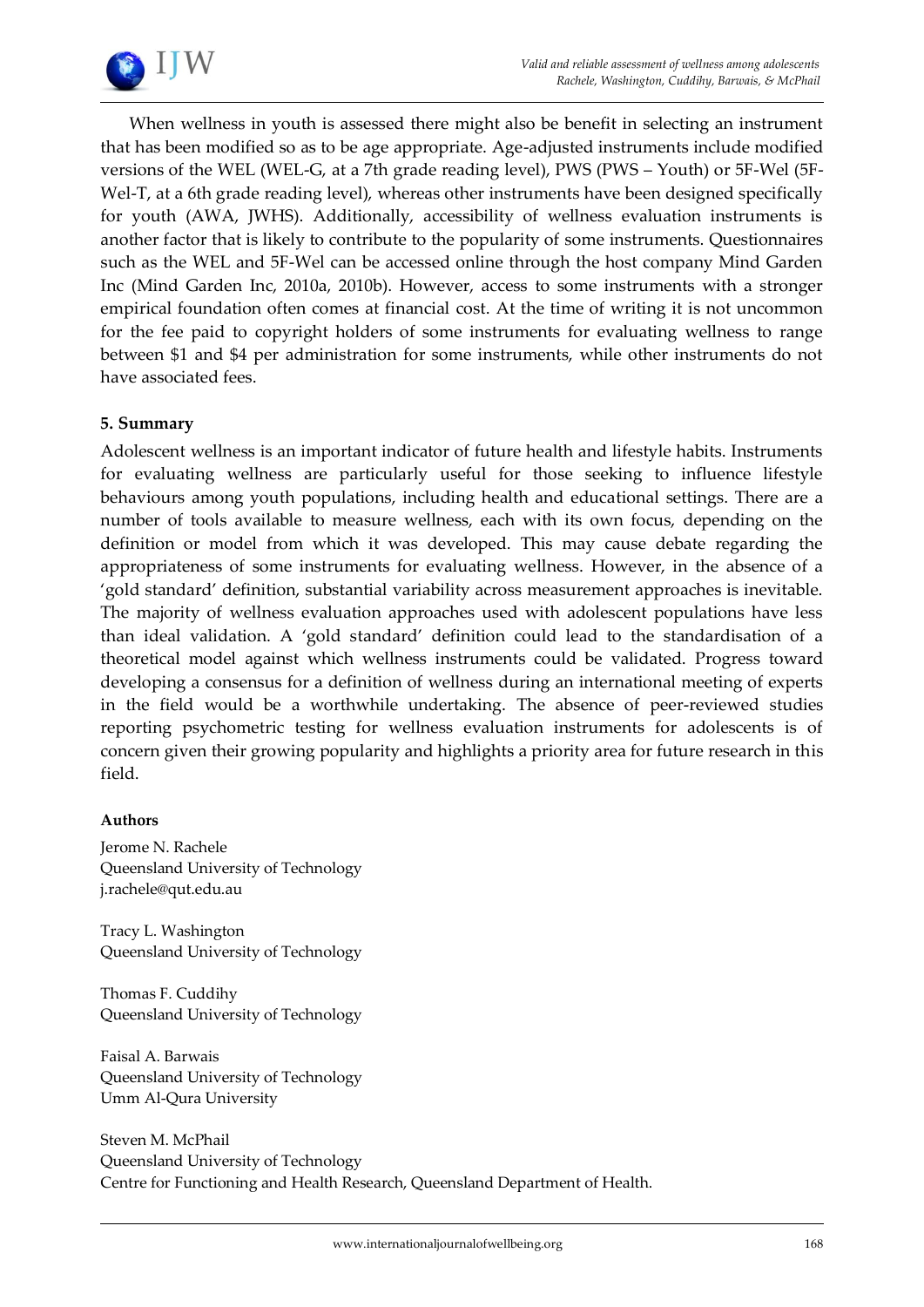

#### **Publishing Timeline**

Received 3 December 2012 Accepted 11 April 2013 Published 7 October 2013

#### **References**

- Adams, T., Bezner, J., & Steinhardt, M. (1997). The conceptualization and measurement of perceived wellness: integrating balance across and within dimensions. *American Journal of Health Promotion*, 11(3), 208-218.<http://dx.doi.org/10.4278/0890-1171-11.3.208>
- Adams, T. B., Bezner, J. R., Drabbs, M. E., Zambarano, R. J., & Steinhardt, M. A. (2000). Conceptualization and measurement of the spiritual and psychological dimensions of wellness in a college population. *Journal of American College Health*, 48(4), 165-173[. http://dx.doi.org/10.1080/07448480009595692](http://dx.doi.org/10.1080/07448480009595692)
- Ansuini, C. G., Fiddler-Woite, J., & Woite, R. S. (1996). The source, accuracy, and impact of initial sexuality information on lifetime wellness. *Adolescence*, 31(122), 283-289. PMid:8726889
- Bishop, C., Hudson, V. M., Hilton, S. C., & Wilde, C. (2005). A pilot study of the effect of inhaled buffered reduced glutathione on the clinical status of patients with cystic fibrosis. *Chest*, 127(1), 308- 317.<http://dx.doi.org/10.1378/chest.127.1.308>
- Breslow, L. (1972). A quantitative approach to the World Health Organization definition of health: Physical, mental and social well-being. *International Journal of Epidemiology*, 1(4), 347-355 <http://dx.doi.org/10.1093/ije/1.4.347>
- Brown, C., & Applegate, B. (2012). Holistic wellness assessment for young adults: Psychometric analysis. *Journal of Holistic Nursing*, 30(4), 235-243[. http://dx.doi.org/10.1177/0898010112453327](http://dx.doi.org/10.1177/0898010112453327)
- Chang, C. Y., & Myers, J. E. (2003). Cultural adaptation of the Wellness Evaluation of Lifestyle: An assessment challenge. *Measurement and Evaluation in Counseling and Development*, 35(4), 239-250.
- Choate, L. H., & Smith, S. L. (2003). Enhancing development in 1st-year college student success courses: A holistic approach. *Journal of Humanistic Counseling, Education and Development*, 42(2), 178-194. <http://dx.doi.org/10.1002/j.2164-490X.2003.tb00005.x>
- Coatsworth, J. D., Palen, L., Sharp, E. H., & Ferrer-Wreder, L. (2006). Self-defining activities, expressive identity, and adolescent wellness. *Applied Developmental Science*, 10(3), 157-170. [http://dx.doi.org/10.1207/s1532480xads1003\\_5](http://dx.doi.org/10.1207/s1532480xads1003_5)
- Copeland, E., Nelson, R. B., & Traughber, M. (2010). Wellness dimensions relate to happiness in children and adolescents. *Advances in School Mental Health Promotion*, 3(4), 25-37. <http://dx.doi.org/10.1080/1754730X.2010.9715689>
- Craigie, A. M., Lake, A. A., Kelly, S. A., Adamson, A. J., & Mathers, J. C. (2011). Tracking of obesityrelated behaviours from childhood to adulthood: A systematic review. *Maturitas*, 70(3), 266-284. <http://dx.doi.org/10.1016/j.maturitas.2011.08.005>
- Derouin, A., & Bravender, T. (2004). Living on the edge: the current phenomenon of self-mutilation in adolescents. *MCN: The American Journal of Maternal Child Nursing*, 29(1), 12-18. <http://dx.doi.org/10.1097/00005721-200401000-00004>
- Dodge, R., Daly, A. P., Huyton, J., & Sanders, L. D. (2012). The challenge of defining well being. *International Journal of Wellbeing*, 2(3), 222-235.<http://dx.doi.org/10.5502/ijw.v2i3.4>
- Dunn, H. L. (1977). What high-level wellness means. *Health Values*, 1(1), 9-16.
- Garrett, M. T. (1999). Soaring on the wings of the eagle: Wellness of Native American high school students. *Professional School Counseling*, 3(1), 57-64.
- Garrett, M. T., Rivera, E. T., Dixon, A. L., & Myers, J. E. (2009). Acculturation and wellness of Native American adolescents in the United States of North America. *Social Perspectives*, 11(1), 41-67.
- Haddad, L. G., Owies, A., & Mansour, A. (2009). Wellness appraisal among adolescents in Jordan: a model from a developing country: a cross-sectional questionnaire survey. *Health Promotion International*, 24(2), 130-139[. http://dx.doi.org/10.1093/heapro/dap013](http://dx.doi.org/10.1093/heapro/dap013)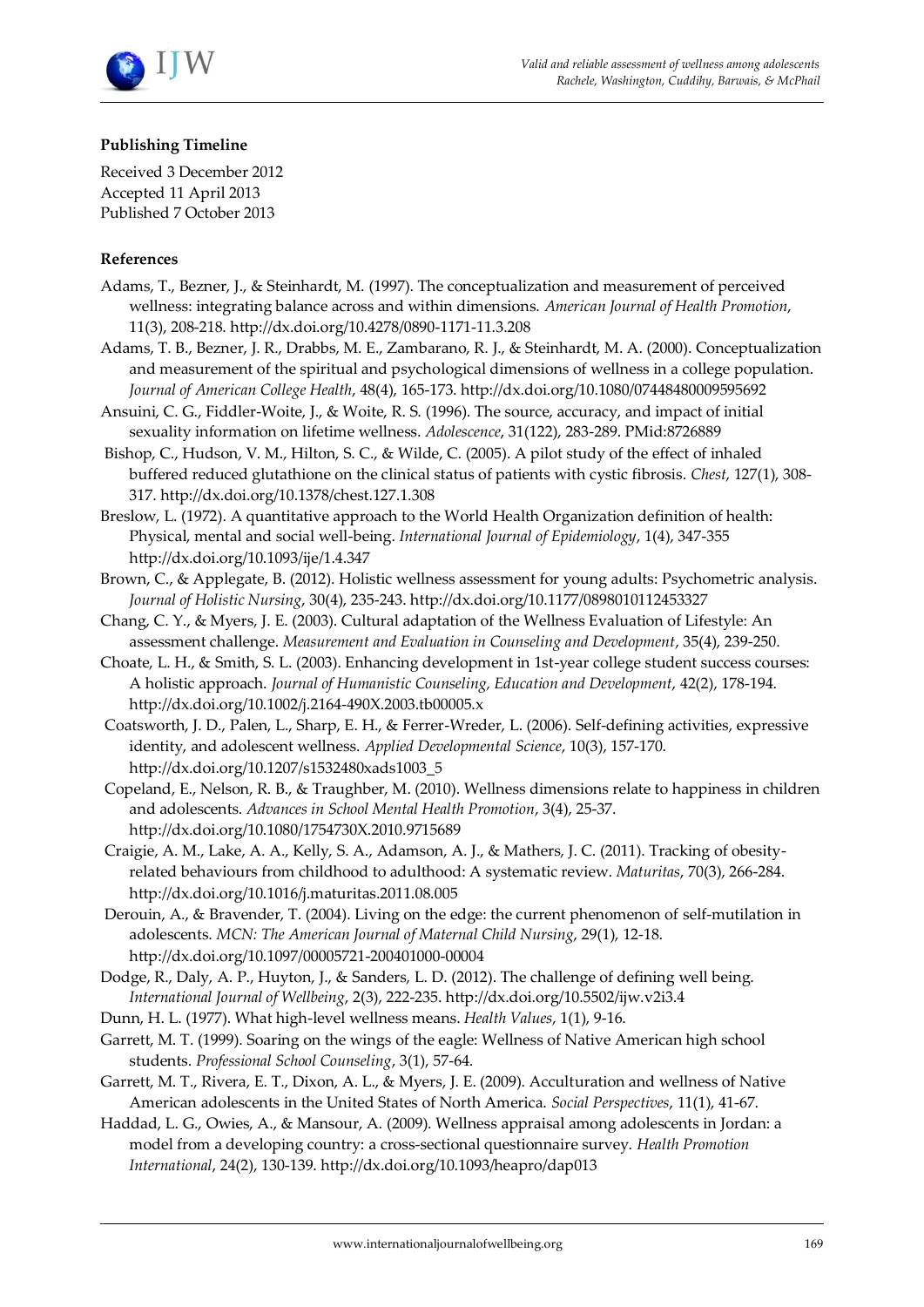

Hallal, P. C., Victora, C. G., Azevedo, M. R., & Wells, J. C. K. (2006). Adolescent physical activity and health: A systematic review. *Sports Medicine*, 36(12), 1019-1030[. http://dx.doi.org/10.2165/00007256-](http://dx.doi.org/10.2165/00007256-200636120-00003) [200636120-00003](http://dx.doi.org/10.2165/00007256-200636120-00003)

Harari, M. J., Waehler, C. A., & Rogers, J. R. (2005). An empirical investigation of a theoretically based measure of perceived wellness. *Journal of Counseling Psychology*, 52(1), 93-103. <http://dx.doi.org/10.1037/0022-0167.52.1.93>

Hays, R. D., Farivar, S. S., & Liu, H. (2005). Approaches and recommendations for estimating minimally important differences for health-related quality of life measures. *COPD: Journal of Chronic Obstructive Pulmonary Disease*, 2(1), 63-67.<http://dx.doi.org/10.1081/COPD-200050663>

Jenkinson, C., & Layte, R. (1997). Development and testing of the UK SF-12 (short form health survey). *Journal of Health Services Research and Policy*, 2(1), 14. PMid:10180648

Keyes, C. L. M. (2002). The mental health continuum: From languishing to flourishing in life. *Journal of Health and Behavior Research*, 43, 207–222[. http://dx.doi.org/10.2307/3090197](http://dx.doi.org/10.2307/3090197)

Kilgus, M. D., & Pumariega, A. J. (1994). Experimental manipulation of cocaine craving by videotaped environmental cues. *Southern Medical Journal*, 87(11), 1138-1140. [http://dx.doi.org/10.1097/00007611-](http://dx.doi.org/10.1097/00007611-199411000-00016) [199411000-00016](http://dx.doi.org/10.1097/00007611-199411000-00016)

Kilgus, M. D., Pumariega, A. J., & Rea, W. S. (2009). Physiologic and cognitive changes that accompany cocaine craving in adolescents. *Addictive Disorders and Their Treatment*, 8(3), 128-137. <http://dx.doi.org/10.1097/ADT.0b013e3181825a1b>

Kilgus, M. D., Pumariega, A. J., & Seidel, R. W. (2009). Experimental manipulation of cocaine craving in adolescents by videotaped environmental cues. *Addictive Disorders and Their Treatment*, 8(2), 80-87. <http://dx.doi.org/10.1097/ADT.0b013e31817e41bf>

Mahon, N. E., Yarcheski, A., & Yarcheski, T. J. (2005). Happiness as related to gender and health in early adolescents. *Clinical Nursing Research*, 14(2), 175-190[. http://dx.doi.org/10.1177/1054773804271936](http://dx.doi.org/10.1177/1054773804271936)

McPhail, S., Beller, E., & Haines, T. (2008). Two perspectives of proxy reporting of health-related quality of life using the Euroqol-5D, an investigation of agreement. *Medical Care*, 46(11), 1140-1148. <http://dx.doi.org/10.1097/MLR.0b013e31817d69a6>

McPhail, S., Comans, T., & Haines, T. (2010). Evidence of disagreement between patient-perceived change and conventional longitudinal evaluation of change in health-related quality of life among older adults. *Clinical Rehabilitation*, 24(11), 1036-1044[. http://dx.doi.org/10.1177/0269215510371422](http://dx.doi.org/10.1177/0269215510371422)

McPhail, S., & Haines, T. (2010a). The response shift phenomenon in clinical trials. *Journal of Clinical Research Best Practices*, 6(2), 1-8.

McPhail, S., & Haines, T. (2010b). Response shift, recall bias and their effect on measuring change in health-related quality of life amongst older hospital patients. *Health and Quality of Life Outcomes*, 8(1), 65.<http://dx.doi.org/10.1186/1477-7525-8-65>

Mind Garden Inc. (2010a). *Five Factor Wellness Inventory*. <http://www.mindgarden.com/products/ffwels.htm>

Mind Garden Inc. (2010b). *Wellness Evaluation of Lifestyle*. <http://www.mindgarden.com/products/wells.htm#data>

Muscari, M. E., Phillips, C., & Bears, T. (1997). Health beliefs and behaviors in rural high school juniors. *Pediatric Nursing*, 23(4), 380-389. PMid:9282050

Myers, J. E., & Bechtel, A. (2004). Stress, wellness, and mattering among cadets at West Point: Factors affecting a fit and healthy force. *Military Medicine*, 169(6), 475-482. PMid:15281680

Myers, J. E., & Sweeney, T. J. (1999). *The Five Factor Wel (WEL-J)*. Greensboro, NC: Authors.

Myers, J. E., & Sweeney, T. J. (2004a). The indivisible self: An evidence-based model of wellness. *The Journal of Individual Psychology*, 60(3), 234-244.

Myers, J. E., & Sweeney, T. J. (2004b). *Wellness Evaluation of Lifestyle Sampler Set*. Mind Garden, Inc.

Myers, J. E., & Sweeney, T. J. (2005). *Five Factor Wellness Inventory Manual and Sampler Set*. Mind Garden, Inc.

Myers, J. E., Willse, J. T., & Villalba, J. A. (2011). Promoting self-esteem in adolescents: The influence of wellness factors. *Journal of Counseling and Development*, 89(1), 28-36[. http://dx.doi.org/10.1002/j.1556-](http://dx.doi.org/10.1002/j.1556-6678.2011.tb00058.x) [6678.2011.tb00058.x](http://dx.doi.org/10.1002/j.1556-6678.2011.tb00058.x)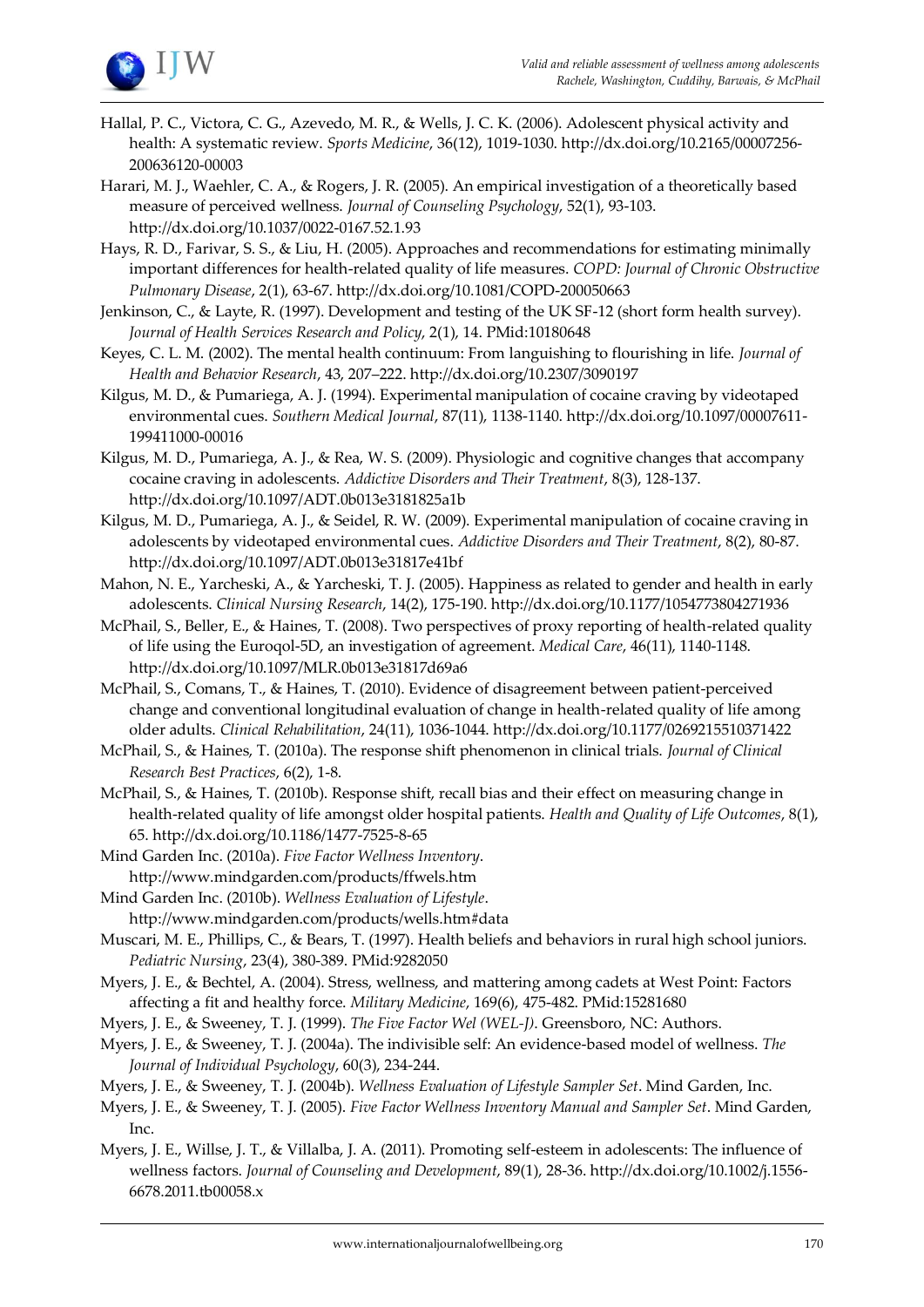

- Myers, J. E., Witmer, J. M., & Sweeney, T. J. (2000). The wheel of wellness counseling for wellness: A holistic model for treatment planning. *Journal of Counseling and Development*, 78(3), 251-266. <http://dx.doi.org/10.1002/j.1556-6676.2000.tb01906.x>
- Myers, J. E., Sweeney, T. J., & Witmer, J. M. (1996). *The Wellness Evaluation of Lifestyle*. Palo Alto, CA: MindGarden.
- National Wellness Institute. (1983). *Life Style Assessment Questionnaire* (2nd ed.). Stevens Point, WI: National Wellness Institute.
- National Wellness Institute. (1992). *TestWell, a Wellness Inventory*. Stevens Point, WI: National Wellness Institute.
- Papenfuss, R., & Beier, B. J. (1984). Developing, implementing, and evaluating a wellness education program. *Journal of School Health*, 54(9), 360-362[. http://dx.doi.org/10.1111/j.1746-1561.1984.tb09752.x](http://dx.doi.org/10.1111/j.1746-1561.1984.tb09752.x)
- Power, M., Kuyken, W., Orley, J., Hermann, H., Shofield, H., Murphy, B., ... Quemada, N. (1998). The World Health Organization Quality of Life Assessment (WHOQOL): Development and general psychometric properties. *Social Science and Medicine*, 46(12), 1569-85[. http://dx.doi.org/10.1016/S0277-](http://dx.doi.org/10.1016/S0277-9536(98)00009-4) [9536\(98\)00009-4](http://dx.doi.org/10.1016/S0277-9536(98)00009-4)
- Pyle, R. P., McQuivey, R. W., Brassington, G. S., & Steiner, H. (2003). High school student athletes: Associations between intensity of participation and health factors. *Clinical Pediatrics*, 42(8), 697-701. <http://dx.doi.org/10.1177/000992280304200805>
- Rabin, R., & Charro, F. D. (2001). EQ-SD: A measure of health status from the EuroQol Group. *Annals of Medicine*, 33(5), 337-343[. http://dx.doi.org/10.3109/07853890109002087](http://dx.doi.org/10.3109/07853890109002087)
- Rayle, A. D. (2005). Adolescent gender differences in mattering and wellness. *Journal of Adolescence*, 28(6), 753-763[. http://dx.doi.org/10.1016/j.adolescence.2004.10.009](http://dx.doi.org/10.1016/j.adolescence.2004.10.009)
- Rayle, A. D., & Myers, J. E. (2004). Counseling adolescents toward wellness: The roles of ethnic identity, acculturation, and mattering. *Professional School Counseling*, 8(1), 81-90.
- Renger, R. F., Midyett, S. J., Mas, F. G., Erin, T. E., McDermott, H. M., Papenfuss, R., ... Hewit, M. J. (2000). Optimal Living Profile: An inventory to assess health and wellness. *American Journal of Health Behavior*, 24(6), 403-412.<http://dx.doi.org/10.5993/AJHB.24.6.1>
- Roscoe, L. J. (2009). Wellness: A review of theory and measurement for counselors. *Journal of Counseling and Development*, 87(2), 216-226.<http://dx.doi.org/10.1002/j.1556-6678.2009.tb00570.x>
- Savage, M. P., & Holcomb, D. R. (1997). Physical activity levels and self-reported risk-taking behavior among rural Australian and American 7th-9th grade adolescents. *International Quarterly of Community Health Education*, 17(4), 345-360[. http://dx.doi.org/10.2190/KGPG-6C8E-TN5Y-8RCK](http://dx.doi.org/10.2190/KGPG-6C8E-TN5Y-8RCK)
- Schembri, A. J., Reece, J. E., & Wade, E. (2006). Bully victimisation and psychosocial health in adolescents: Gender differences in depression, anxiety, social problems, and perceived wellness. *Australian Journal of Educational Developmental Psychologist*, 23(2), 17-34.
- Shek, D. T. L., Siu, A. M. H., Lee, T. Y., Cheng, H., Tsang, S., Lui, J., & Lung, D. (2006). Development and validation of a positive youth development scale in Hong Kong. *International Journal of Adolescent Medicine and Health*, 18(3), 547-558. PMid:17068936
- Smith-Adcock, S., Webster, S., Leonard, L., & Walker, J. (2008). Benefits of a holistic group counseling model to promote wellness for girls at risk for delinquency: An exploratory study. *Journal of Humanistic Counseling, Education and Development*, 47(1), 111-126[. http://dx.doi.org/10.1002/j.2161-](http://dx.doi.org/10.1002/j.2161-1939.2008.tb00051.x) [1939.2008.tb00051.x](http://dx.doi.org/10.1002/j.2161-1939.2008.tb00051.x)
- Smith, B. J., Tang, K. C., & Nutbeam, D. (2006). WHO health promotion glossary: New terms. *Health Promotion International*, 21(4), 340-345.<http://dx.doi.org/10.1093/heapro/dal033>
- Steiner, H., Erickson, S. J., Hernandez, N. L., & Pavelski, R. (2002). Coping styles as correlates of health in high school students. *Journal of Adolescent Health*, 30(5), 326-335[. http://dx.doi.org/10.1016/S1054-](http://dx.doi.org/10.1016/S1054-139X(01)00326-3) [139X\(01\)00326-3](http://dx.doi.org/10.1016/S1054-139X(01)00326-3)
- Steiner, H., McQuivey, R. W., Pavelski, R., Pitts, T., & Kraemer, H. (2000). Adolescents and sports: Risk or benefit? *Clinical Pediatrics*, 39(3), 161-166.<http://dx.doi.org/10.1177/000992280003900304>
- Steiner, H., Pavelski, R., Pitts, T., & McQuivey, R. (1998). The juvenile wellness and health survey (JWHS-76): A school based screening instrument for general and mental health in high school students. *Child Psychiatry and Human Development*, 29(2), 141-155[. http://dx.doi.org/10.1023/A:1025088016749](http://dx.doi.org/10.1023/A:1025088016749)